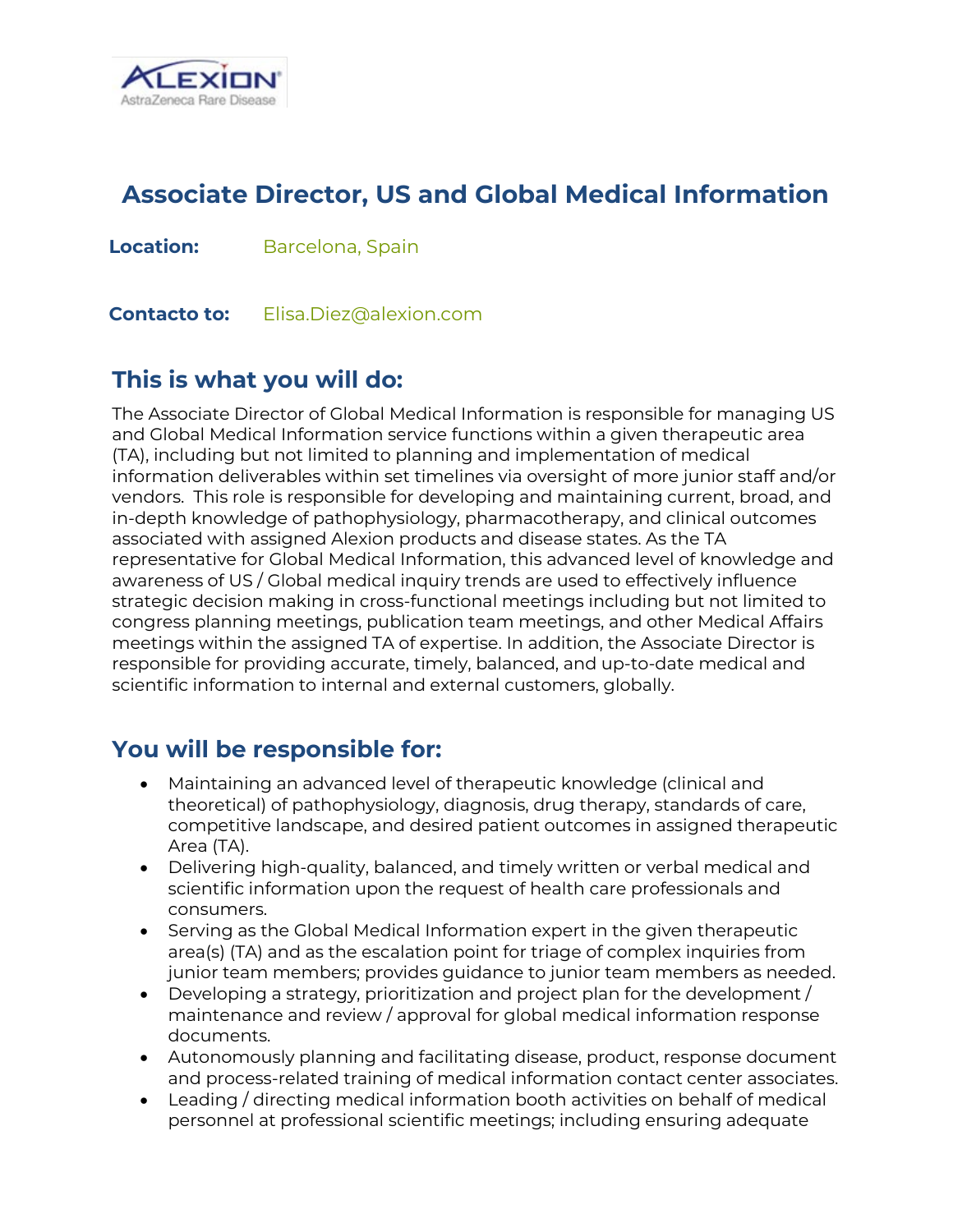

staffing levels, medical information resources are in-date, cross-functional colleagues are trained, and post-congress reports are completed within a timely manner.

- Proactively distributing important product and/or medical information to relevant internal Medical Affairs functions as necessary in support of product changes, safety issues and other sentinel events; enhances medical and product knowledge within the Sales Force, Marketing, Field Medical and other departments by disseminating relevant information on a consistent basis, as needed.
- Systematically compiling / assessing / maintaining / communicating metrics that monitor Medical Information trends. Has a detailed and in-depth understanding of historic trends and insights and is able to apply these analytics to the medical plan.
- Achieving and maintaining compliance with all applicable regulatory, legal and operational rules and procedures by ensuring that all plans and activities for and on behalf of Alexion are carried out with the best industry practices and the highest ethical standards.

# **You will need to have:**

- Advanced scientific degree in pharmacy (PharmD) or related science (PhD, MD) with minimum 5 years medical information, medical affairs or relevant experience in the pharmaceutical / biotech industry
- Experience with drug development, health authority regulations and reporting requirements
- Experience with the process for developing medical information response documents through the use of regulatory label, published medical literature, clinical study reports, posters, and abstracts
- Proficient in collaboration, negotiating and influencing skills
- Excellent written and verbal communication skills
- Highly proficient in literature searching skills
- Highly detail-oriented in the development and review of medical information response documents
- Self-motivated to drive for results, with strong organizational and planning skills
- Highly proficient with Microsoft Office Suite
- Ability to travel to meetings / conferences (domestic and international) approximately 10% of the time
- The duties of this role are generally conducted in an office environment. As is typical of an office-based role, employees must be able, with or without an accommodation to: use a computer; engage in communications via phone, video, and electronic messaging; engage in problem solving and non-linear thought, analysis, and dialogue; collaborate with others; maintain general availability during standard business hours.

#### **We would prefer for you to have:**